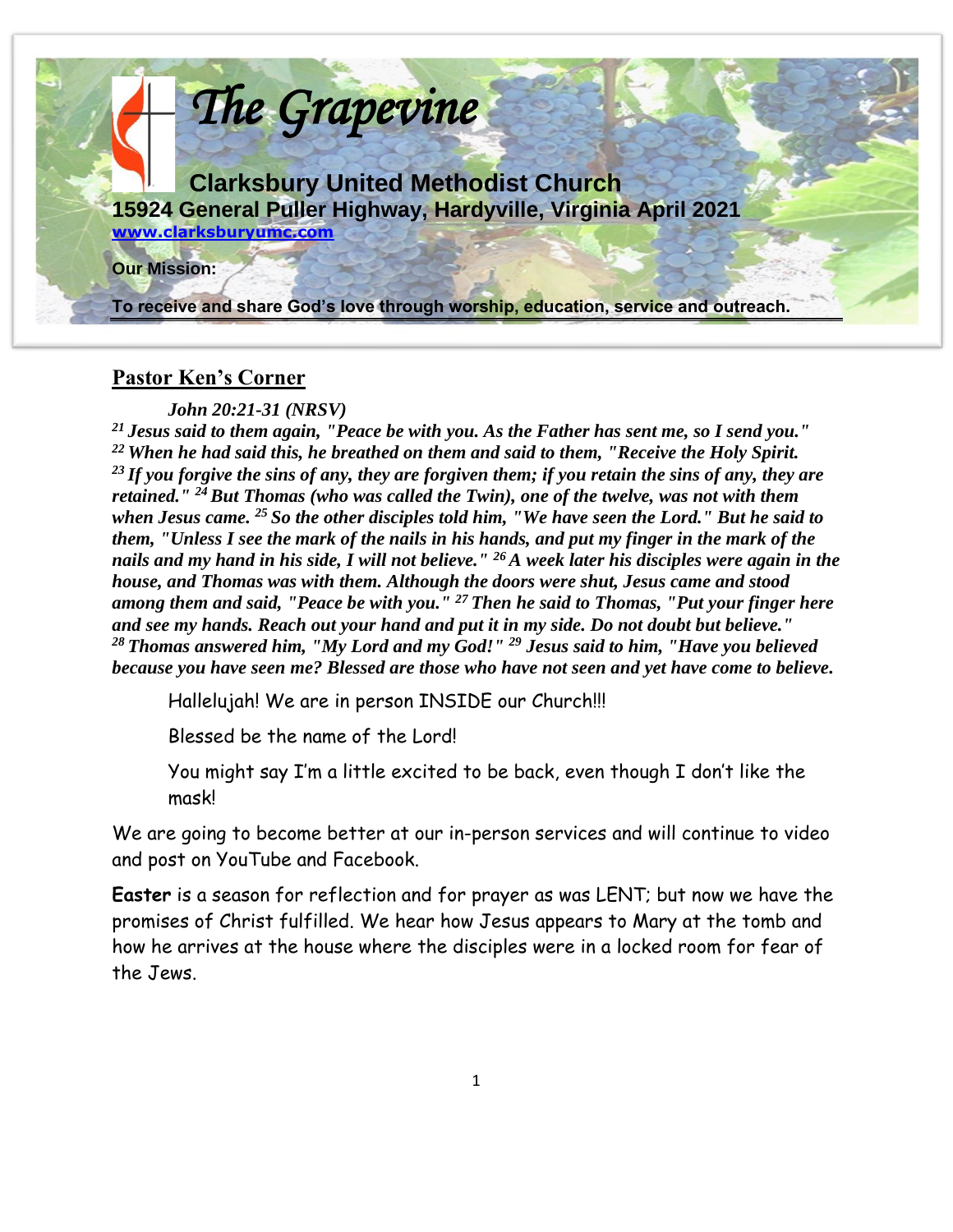WHEN He comes into the room and stands among them he shows them his hands and his side. The disciples rejoice. Then Jesus says to them,

*"Peace be with you. As the Father has sent me, so I send you." <sup>22</sup> When he had said this, he breathed on them and said to them, "Receive the Holy Spirit. <sup>23</sup>If you forgive the sins of any, they are forgiven them; if you retain the sins of any, they are retained."* 

Jesus immediately gives them power through the authority of the Holy Spirit. But all the disciples are not there that night. Thomas "the twin" is not among them and when told that they "have seen the Lord" he shows doubt and disbelief.

He even goes so far as to say, *"Unless I see the mark of the nails in his hands, and put my finger in the mark of the nails and my hand in his side, I will not believe."* He is convinced that what the disciples are telling him is so incredible that he says he WILL NOT believe UNLESS he sees and touches the marks of Christ's crucifixion.

*<sup>26</sup>A week later his disciples were again in the house, and Thomas was with them. Although the doors were shut, Jesus came and stood among them and said, "Peace be with you." <sup>27</sup>Then he said to Thomas, "Put your finger here and see my hands. Reach out your hand and put it in my side. Do not doubt but believe." <sup>28</sup> Thomas answered him, "My Lord and my God!" <sup>29</sup>Jesus said to him, "Have you believed because you have seen me? Blessed are those who have not seen and yet have come to believe.*"

Talk about the power of Christ to help our UNBELIEF! Thomas does not doubt after this, and Jesus tells us what a better blessing we receive because we were not there to see or touch but we believe because of the Holy Spirit and the power of the message Jesus left with his disciples and others.

 It's not just that **doubt and disbelief** are **dispelled by Christ's actions**, rather f**aith and belief** are **created by his words and actions**. He knows his disciples can hardly grasp this miracle. He gives them the **Holy Spirit** to help them understand and to give them a **presence** they can rely on and a confidence to preach the good news of Christ c**rucified and RISEN!!!**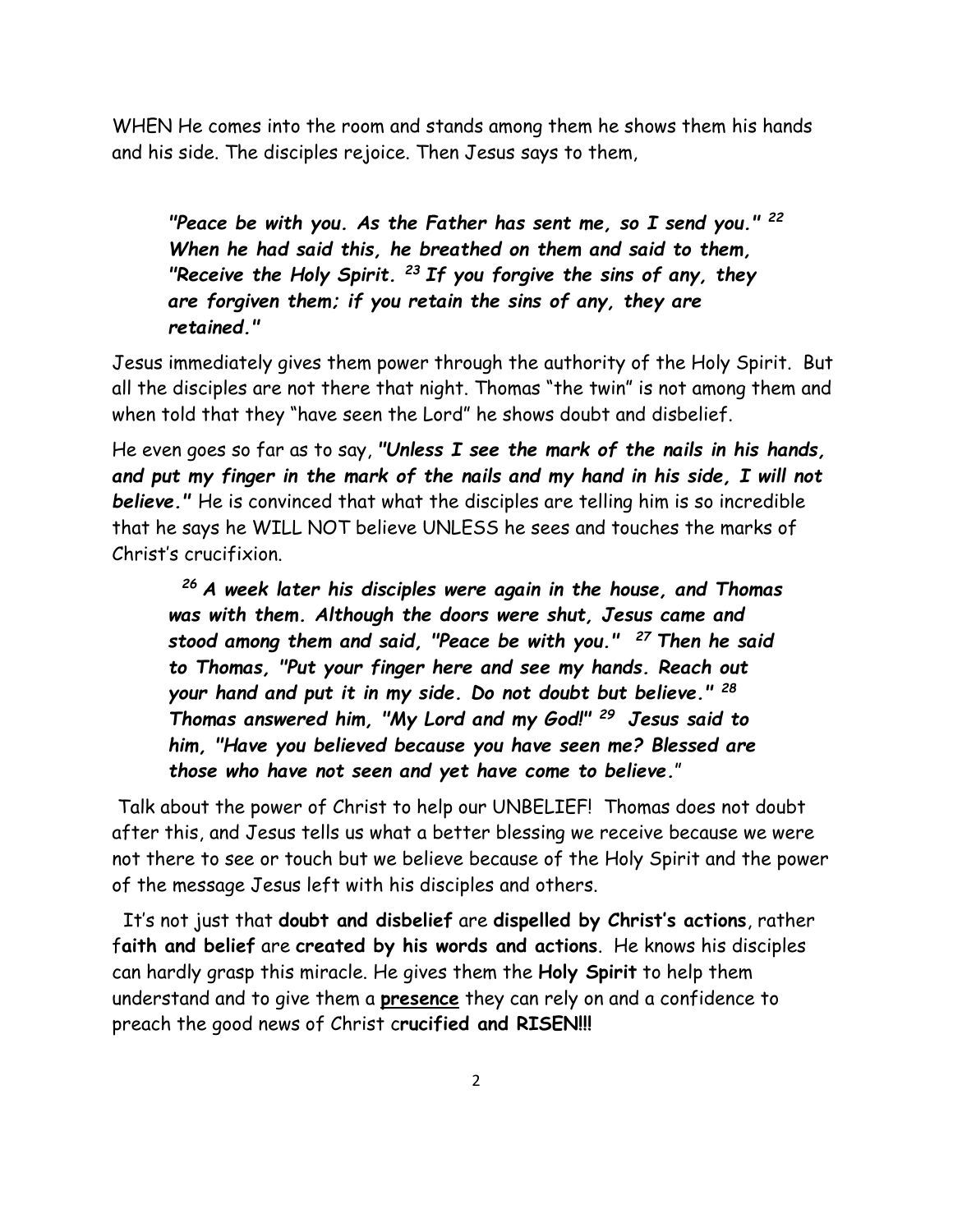Our **Manner**, how we act and what we do, should come from the right **Motive,** the reason we are doing what we are doing. Now that we know what Jesus wants us to do, we can go with confidence to make disciples of Jesus Christ throughout the whole year and we can endeavor to be more Christlike in our thoughts and our actions.

**Easter** sets us on the path — **the way, the truth, the life —** that Jesus commands us to follow. We can redouble our efforts to **spiritually** get to know our Savior, Jesus the Christ. Our understanding of His power and triumph is made more evident through his conquering of the grave and of death with **His resurrection power**.

# **Victory in Jesus! Christ is Risen! He is Risen Indeed!!!**

I can't say enough about the generosity and efforts of our **Soup Ministry**/**Prayer Warriors/Prayer Partners** in providing meals, soup, gifts, cards, letters and calls to many of our members as well as those at Fishing Bay Estates and other locations.

Keep the small groups and gatherings in your prayers as we look to new ways to restart these meaningful and joyful worship and sharing opportunities.

I am very humbled, beyond words, with how **faithful and loyal** all of you have been in supporting the church with **prayers, tithes**, **gifts**, **talents** and **witness** in spite of our inability to support with our presence.

Help me keep the **Prayer Warrior/Partners'** e-mails updated as information and changes become available. Let us continue in faith and hope to be children of God infused with the Holy Spirit throughout all the travails and trials of life in this world.

Let us continue to **pray for the increasing number of people who encounter COVID-19** and are exposed to or are suffering from the illness.

Many of us have gotten the shots or are scheduled to receive them. Many have had some reactions to the vaccine, which show up some hours after the shot, **especially the second one**. If you live alone, let a friend or someone else know about your getting the vaccines so that they can be sure you are okay.

# **Peace & Grace,**

# **Pastor Ken**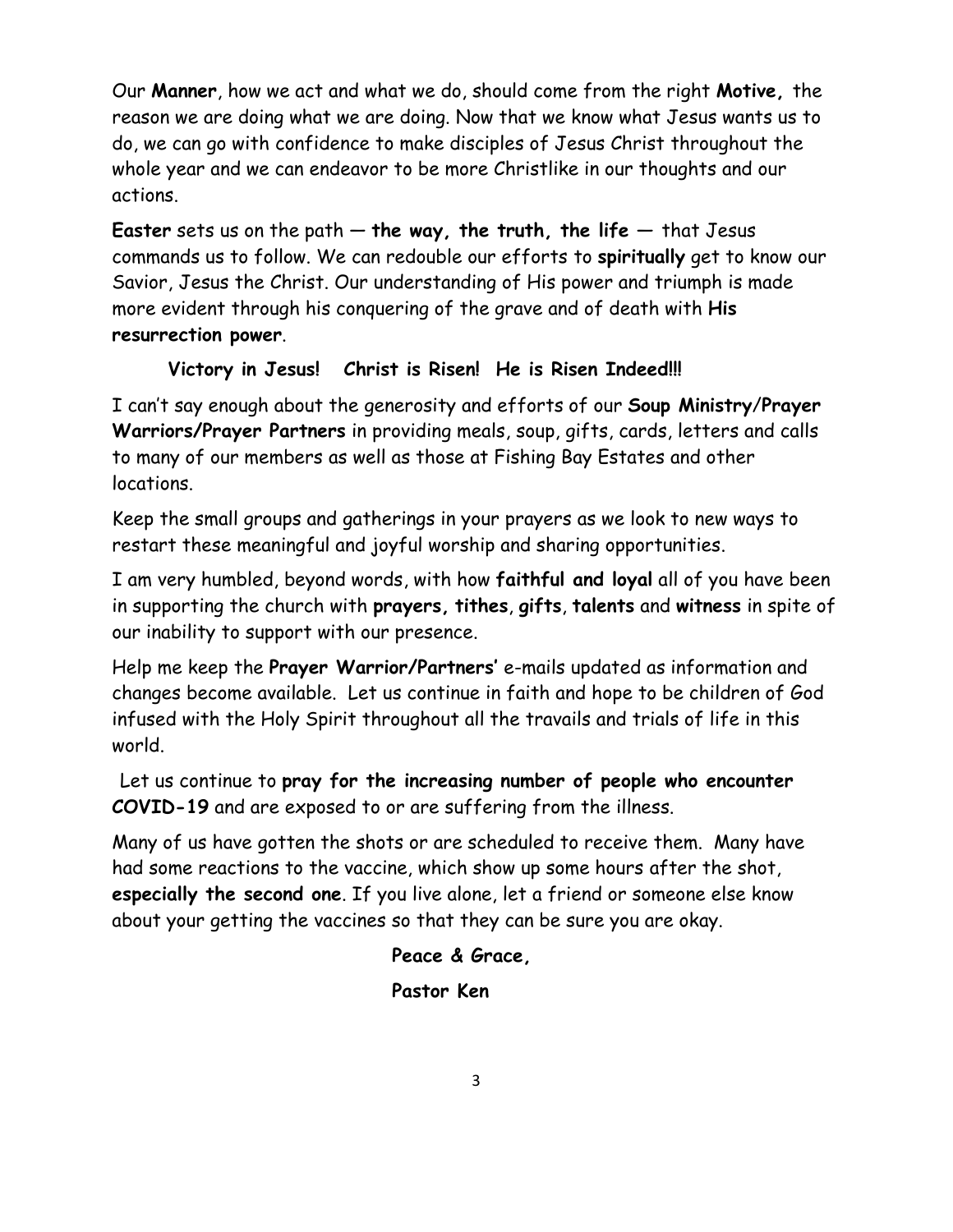# *A Message from Your Lay Leader Warren Wright*

This month I decided to do give you something new and different in my message to you. Over the years I've collected some great quotations from many of the world's greatest writers, religious leaders, and other folks that just



- plain had something good to say. So here goes, and I hope that you enjoy them.
	- **"Kind words can be short and easy to speak, but their echoes are truly endless".--------Mother Teresa**
	- **"There is nothing you can say in answer to a compliment. I have been complimented myself a great many times, and they always embarrass me-I always feel that they have not said enough"--------Mark Twain**
	- **"Just as the soul fills the body, so God fills the world. Just as the soul bears the body, so God endures the world. Just as the soul sees but is not seen, so God sees but is not seen. Just as the soul feeds the body, so God gives food to the world".--------Marcus Tulius Cicero**
	- **"If you don't design your own life plan, chances are you'll fall into someone else's plan. And guess what they have planned for you? Not much".-------Jim Robn**
	- **The duty of man is not a wilderness of turnpike gates, through which his is to pass by tickets from one to another. It is plain and simple, and consists but of two points-his duty to God, which every man must feel; and, with respect to his neighbor, to do as he would be done by".----- --Thomas Paine**
	- **"What you would not wish done to yourself do not to others".-------- Confucius**
	- **DID YOU KNOW---The shortest chapter in the Bible is Psalms 117. The middle verse in the Bible is Psalms 118:8, "It is better to take refuge in the Lord than to put confidence in man". The shortest verse in the Bible is John 11:35, "Jesus wept".**

*Thought for the month---In whom do you put your trust?*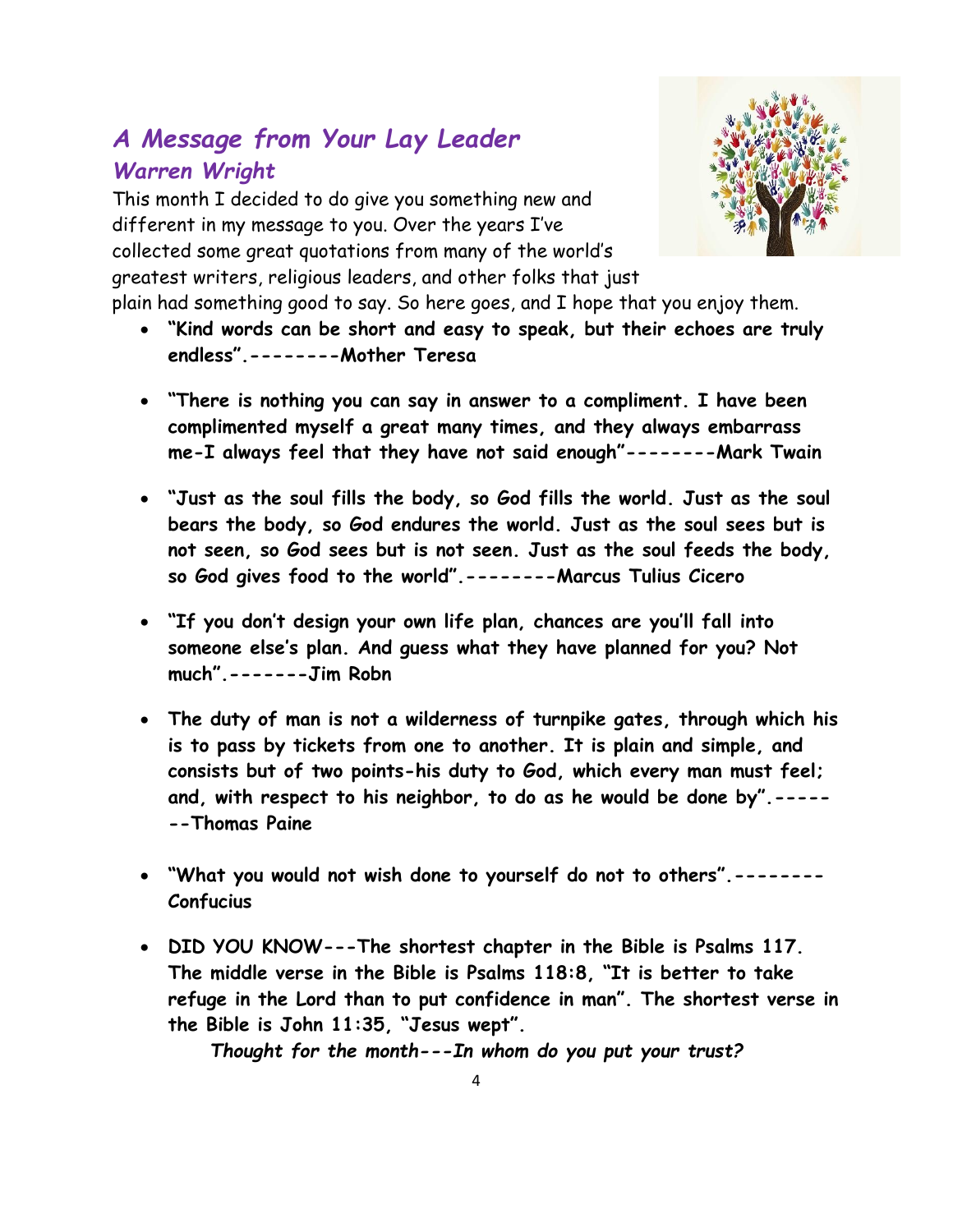#### *Scripture for the Month----Luke 11:1-4*

#### **Jesus' Teaching on Prayer**

**11** One day Jesus was praying in a certain place. When he finished, one of his disciples said to him, "Lord, teach us to pray, just as John taught his disciples." <sup>2</sup> He said to them, "When you pray, say: "'Father,<sup>[\[a\]](https://www.biblegateway.com/passage/?search=Luke%2011:1-4&version=NIV#fen-NIV-25408a)</sup>hallowed be your name, your kingdom come.[\[b\]](https://www.biblegateway.com/passage/?search=Luke%2011:1-4&version=NIV#fen-NIV-25408b)**<sup>3</sup>** Give us each day our daily bread. **<sup>4</sup>** Forgive us our sins, for we also forgive everyone who sins against us. $^{\lceil c \rceil}$  And lead us not into temptation. $^{\lceil d \rceil''}$ 

# **Worship Committee David Dobson**

*Let the wicked forsake his way, and the unrighteous man his thoughts; And let him return to the Lord, and He will have compassion on him, and to our God, for He will abundantly pardon. Isaiah 55:7*



This isn't the typical Easter message, but it is clearly for me what it all means. I remember from my youth learning that *Justice* was getting what you deserved, *Mercy* was not getting what you deserved, and *Grace* was getting what you don't deserve. Every Easter season, we must look into our hearts and reckon with our souls for the price paid for us through His Grace and death upon the cross for our sins.

He did not come for the righteous but for the sinner. You, me, and all of mankind. It isn't enough that we pray, or go to church, or perform good deeds (even when nobody is watching). We were born into sin and there is but one escape.

We are missing the point when we lament not being able to be inside our wonderful church for a year or gripe over trivial matters (money, people, parking spaces). Jesus spent the last few years of his life knowing that the path had an abrupt and heinous end. We must earnestly repent to earn our way into the Kingdom, as often as we can. Although the price paid is beyond our recompense, it is the least we are asked to do for the blessings HE will bestow. And the goodness of His love will carry us onward.

Now that things are moving in a positive direction (and I pray they continue), I am asking all heads to think of some way we may have a special worship this Fall. We had previously thought of a revival (pre-Covid) and typically have a BBQ, but I am considering all options that we may all be one living and breathing church body, together again.

Feel free to call or email 757.619.2444 or [ddobson67@gmail.com.](mailto:ddobson67@gmail.com)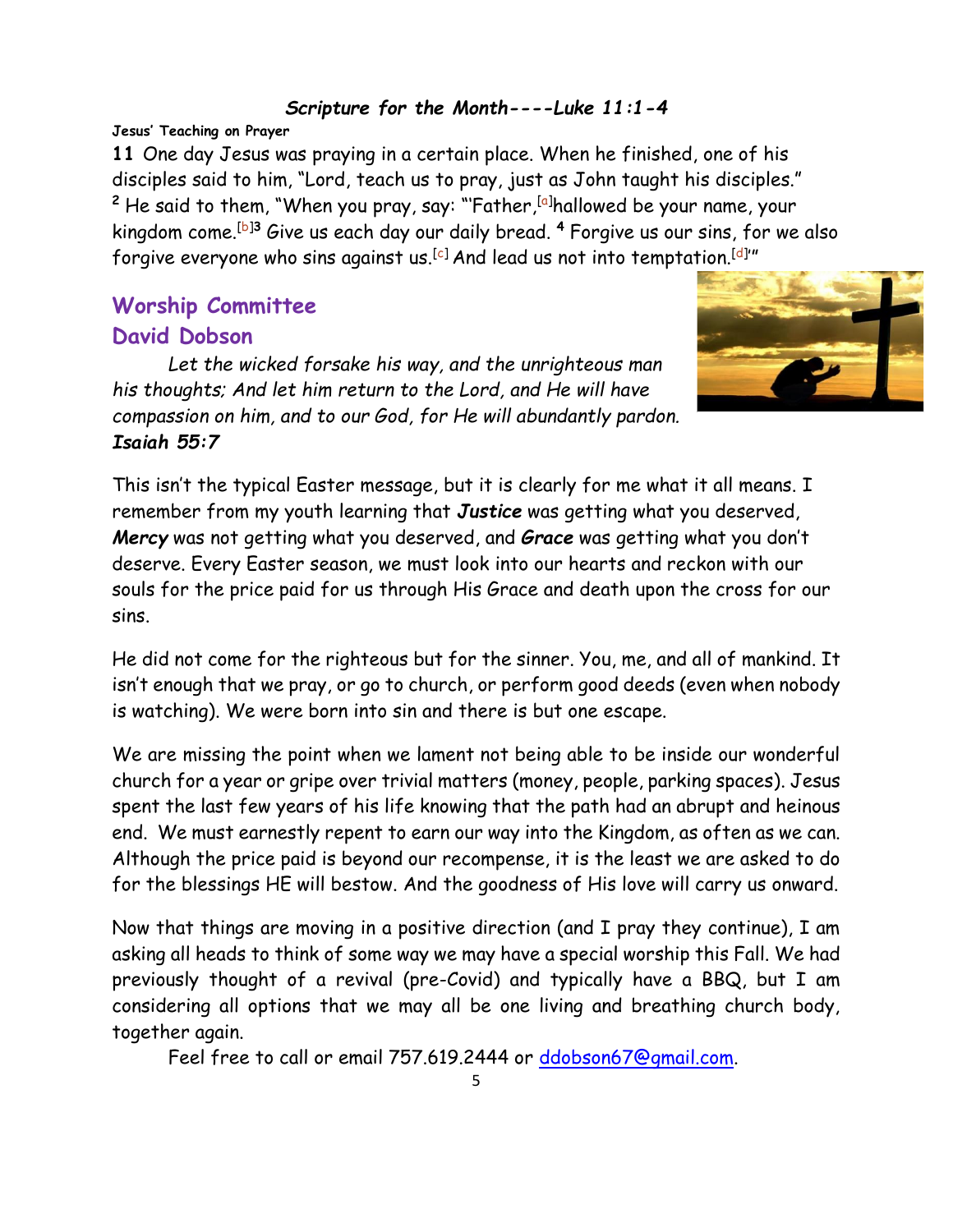May the blessings of Christ be with you always. **HE IS RISEN!**



*United Methodist Men News Warren Wright-UMM President* 

The UMM will hold our regular monthly meeting on Monday April 26th at 7 PM. *Masks* and *social distancing* will be required.



Remember that there are no membership or dues requirements to be a part of the United Methodist Men of Clarksbury, just a willingness to serve Jesus Christ within your church and community.

Mission-To Help Men Grow In Christ, So Others May Know Christ.

| <b>Annual Budget for 2021 Operating Funds:</b>           | \$115,711.00 |
|----------------------------------------------------------|--------------|
| <b>Total Received</b> for Operating Funds as of March 7: | 24,069.48    |
| <b>Total Needed by March 31:</b>                         | 4,858.27     |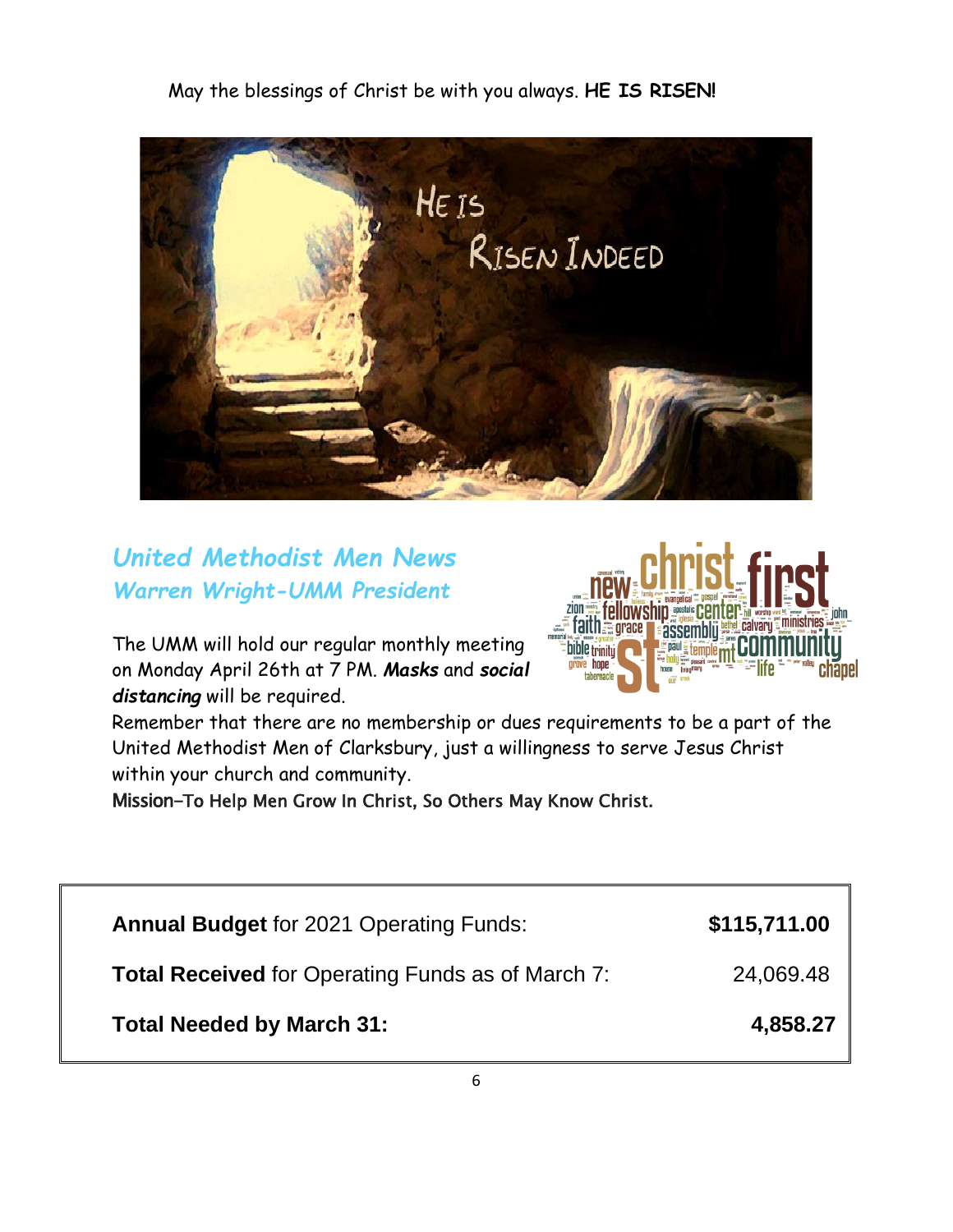# This is no April Fool's joke: A smile on your face means a lot to other folks.

### Mail a letter or card of happiness to our home bound members!



If your last name starts with the letter listed below, please send a card or note to the shut-ins listed.

Why not make a home bound member smile by sending them a card often as well as on their birthday.

If we all participate, our home bound members will get a card frequently from church members, and will have more great

memories of Clarksbury.

| $A-C$ |                                                                |                                                                      |
|-------|----------------------------------------------------------------|----------------------------------------------------------------------|
|       |                                                                |                                                                      |
| $D-G$ |                                                                |                                                                      |
|       | Reggie Jackson 7/12<br>672 Gloucester Road<br>Saluda, VA 23149 |                                                                      |
| $H-L$ |                                                                |                                                                      |
|       | Myrtle Clark 10/2<br>P.O. Box 302<br>Deltaville, VA 23043      | Pastor Jim Salmon 5/24<br>26306 Mattaponi Trail<br>Milford, VA 22514 |
| $M-Z$ |                                                                |                                                                      |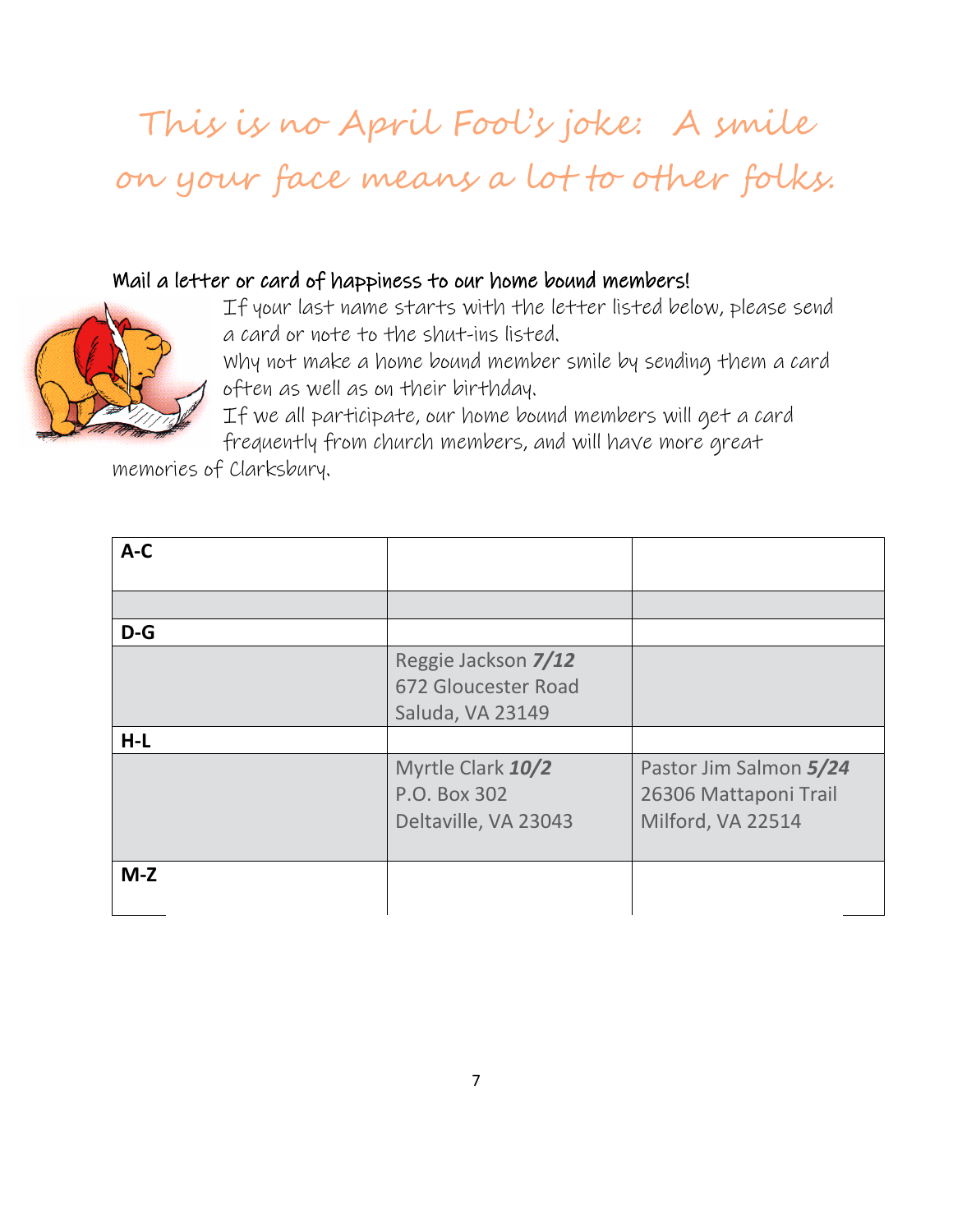

Prayers have been such an important part of my life. I'll share just one with you. Many years ago, I attended a meeting in Richmond and heard a missionary couple speak on their trip to Slovakia. On the way home, in a car of ladies talking; the voice of Jesus said to me you are going to Slovakia. What a shock, then I argued with Him I can't go to Slovakia I don't have the money to go and wouldn't know what to do when I got there and don't even know where it is. The voice came back – "you are to go to Slovakia."

I obeyed and He worked it all out for me. My life totally changed and from that time on when I listened to His prayer to me, I ended up going to not one, but 8 mission trips and it changed my life forever.

*Never neglect to pray and it might surprise you the way it can change your life.* **Betty Johnson**